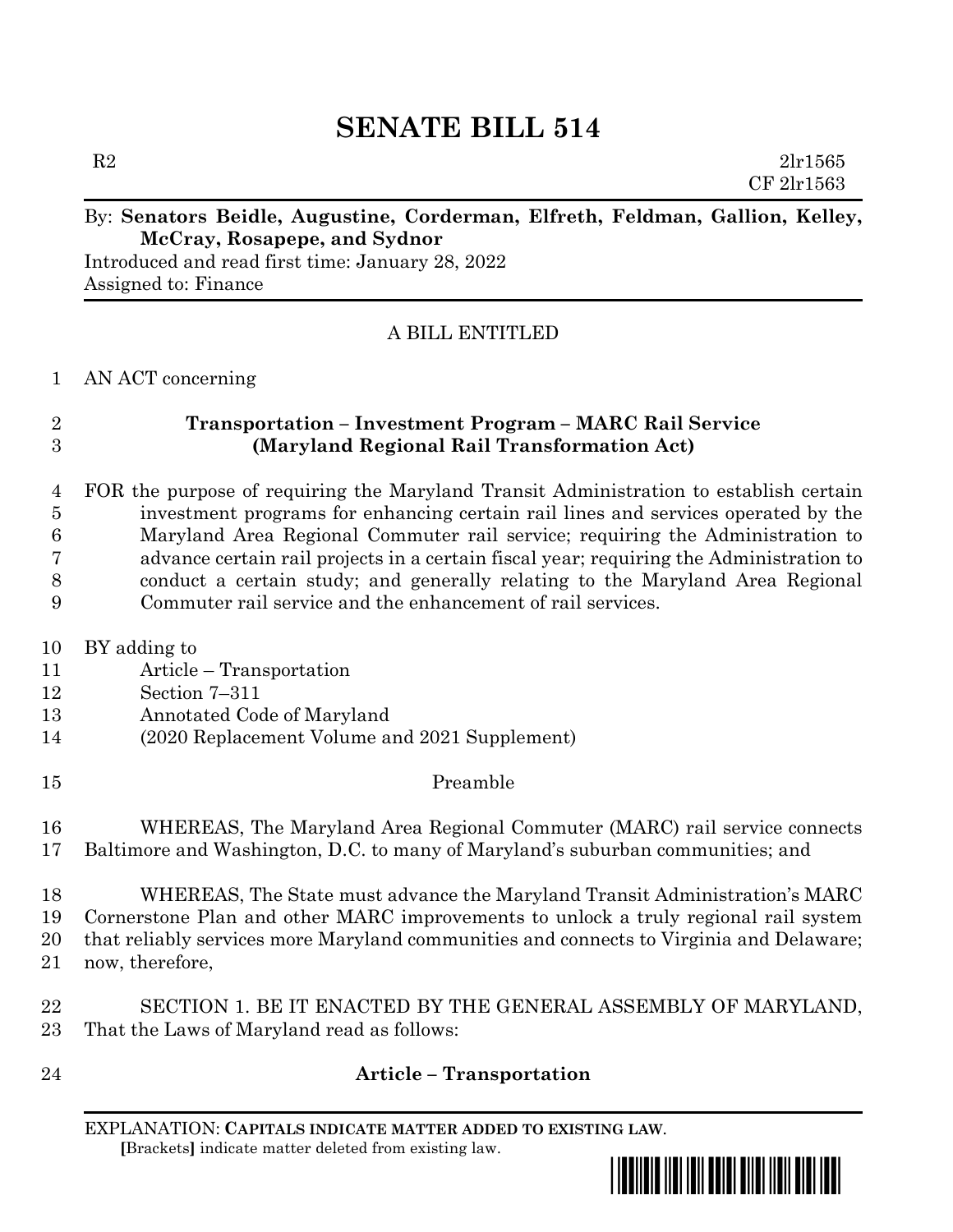**7–311.**

 **(A) (1) IN THIS SECTION THE FOLLOWING WORDS HAVE THE MEANINGS INDICATED.**

 **(2) "MARC" MEANS THE MARYLAND AREA REGIONAL COMMUTER RAIL SERVICE.**

 **(3) "MARC CORNERSTONE PLAN" MEANS THE PLAN ESTABLISHED BY THE ADMINISTRATION TO TRANSLATE THE ADMINISTRATION'S TRANSIT VISION STATEMENT INTO STRATEGIC PRIORITIES, POLICIES, PROGRAMS, AND INITIATIVES FOR MARC RAIL SERVICE.**

 **(4) "TRANSIT VISION STATEMENT" MEANS THE ADMINISTRATION'S OBJECTIVE TO PROVIDE SAFE, EFFICIENT, AND RELIABLE TRANSIT ACCESS ACROSS MARYLAND WITH WORLD–CLASS CUSTOMER SERVICE.**

 **(B) (1) THE ADMINISTRATION SHALL ESTABLISH INDIVIDUAL INVESTMENT PROGRAMS TO ADVANCE THE MARC CORNERSTONE PLAN AND OTHER MARC IMPROVEMENTS BY PROVIDING INCREMENTAL ENHANCEMENTS FOR:**

- **(I) THE BRUNSWICK LINE;**
- **(II) THE CAMDEN LINE;**
- **(III) THE PENN LINE;**

 **(IV) NEW REGIONAL SERVICE BETWEEN PERRYVILLE, MARYLAND AND NEWARK, DELAWARE;**

 **(V) NEW REGIONAL RUN–THROUGH RAIL SERVICE TO ALEXANDRIA, VIRGINIA; AND**

 **(VI) EXTENDING THE BRUNSWICK LINE TO BETTER SERVE WESTERN MARYLAND.**

 **(2) EACH INVESTMENT PROGRAM ESTABLISHED UNDER PARAGRAPH (1) OF THIS SUBSECTION SHALL:**

**(I) COMMENCE IN FISCAL YEAR 2023;**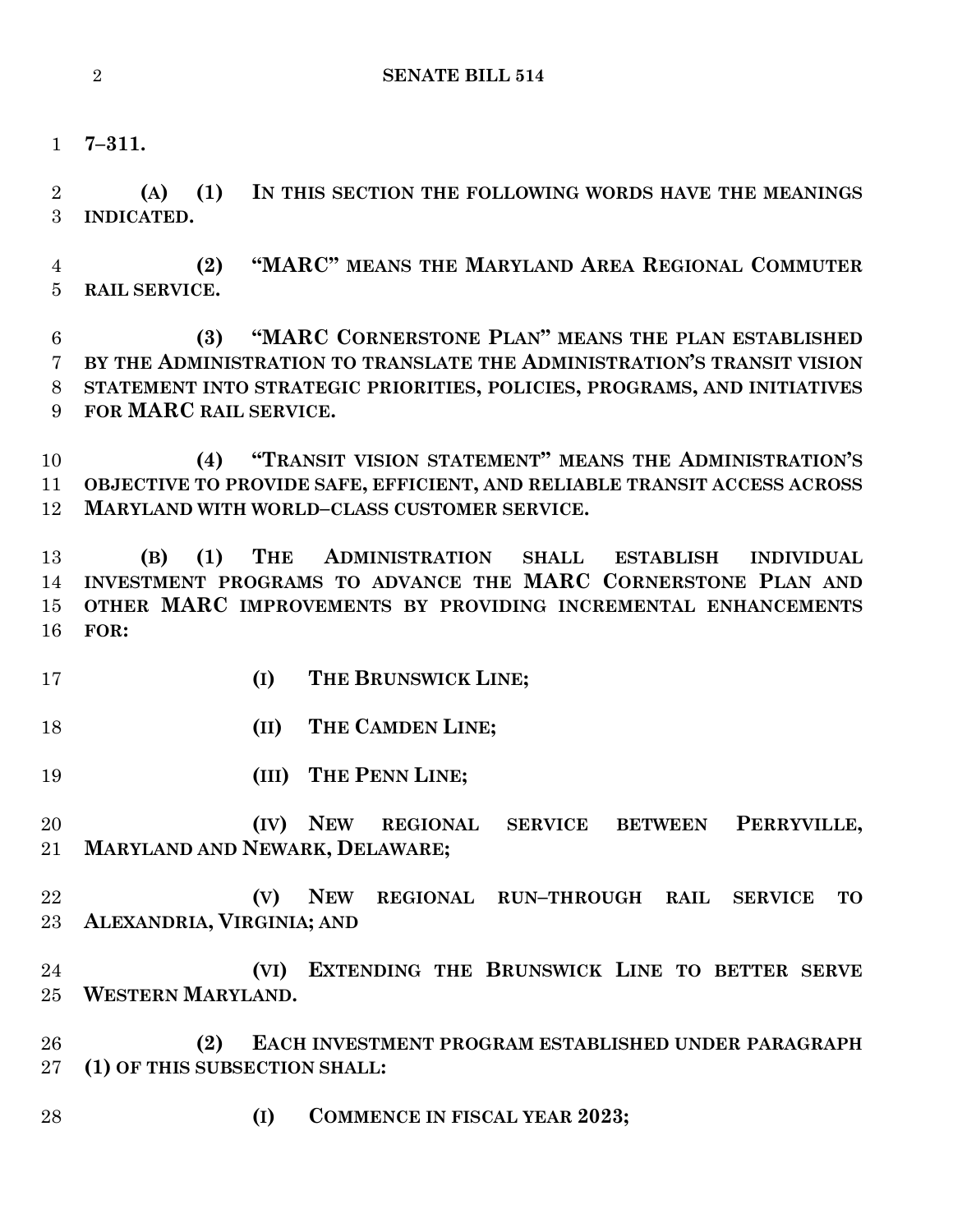**(II) INCLUDE A REVIEW OF EXISTING RAIL OPERATIONS, INFRASTRUCTURE, AND RIGHT–OF–WAY INFORMATION TO CONFIRM EXISTING CONDITIONS; (III) INCLUDE RAIL SIMULATION MODELS FOR EACH OF THE CURRENT CORRIDORS SERVED BY MARC AND AREAS IDENTIFIED FOR NEW SERVICE; (IV) IDENTIFY FUTURE OPERATING SCENARIOS THAT CAN IMPROVE SERVICE, INCLUDING NEW MIDDAY, WEEKEND, EVENING, THROUGH–RUNNING, AND BIDIRECTIONAL SERVICE; (V) DEVELOP CONCEPTUAL LEVEL IMPROVEMENT PLANS TO ENHANCE MARC'S SERVICE OVER TIME, INCLUDING: 1. CONCEPT PLANS FOR HIGHEST–VALUE INFRASTRUCTURE IMPROVEMENTS IDENTIFIED BY THE SIMULATION MODELS; 2. NEW STATIONS OR STATION ENHANCEMENTS; AND 3. IMPROVEMENTS TO ENHANCE ACCESS TO JOBS AND HOUSING IN NEIGHBORING JURISDICTIONS; AND (VI) IDENTIFY A 5–YEAR PRIORITY SET OF CAPITAL PROJECTS AND ACTIVITIES TO IMPLEMENT PLANNED IMPROVEMENTS TO BE FUNDED IN THE CONSOLIDATED TRANSPORTATION PROGRAM. (3) IN FISCAL YEAR 2028 AND EVERY FIFTH FISCAL YEAR THEREAFTER, THE ADMINISTRATION SHALL UPDATE EACH INVESTMENT PROGRAM ESTABLISHED UNDER THIS SUBSECTION. (C) IN FISCAL YEAR 2023, THE ADMINISTRATION SHALL ADVANCE THE FOLLOWING RAIL PRIORITY PROJECTS AS PART OF THE INVESTMENT PROGRAMS REQUIRED UNDER SUBSECTION (B) OF THIS SECTION: (1) IN COORDINATION WITH THE DISTRICT OF COLUMBIA, VIRGINIA, THE VIRGINIA RAILWAY EXPRESS, AMTRAK, AND CSX, DEVELOP A SERVICE AND OPERATIONS PLAN FOR MARC THROUGH–RUNNING TO ALEXANDRIA, VIRGINIA; (2) IN COORDINATION WITH DELAWARE, PENNSYLVANIA, THE SOUTHEASTERN PENNSYLVANIA TRANSPORTATION AUTHORITY (SEPTA), AND AMTRAK, DEVELOP A SERVICE AND OPERATIONS PLAN FOR MARC, SEPTA, OR AMTRAK TO RUN COMPETITIVE TRANSIT SCHEDULES BETWEEN PERRYVILLE,**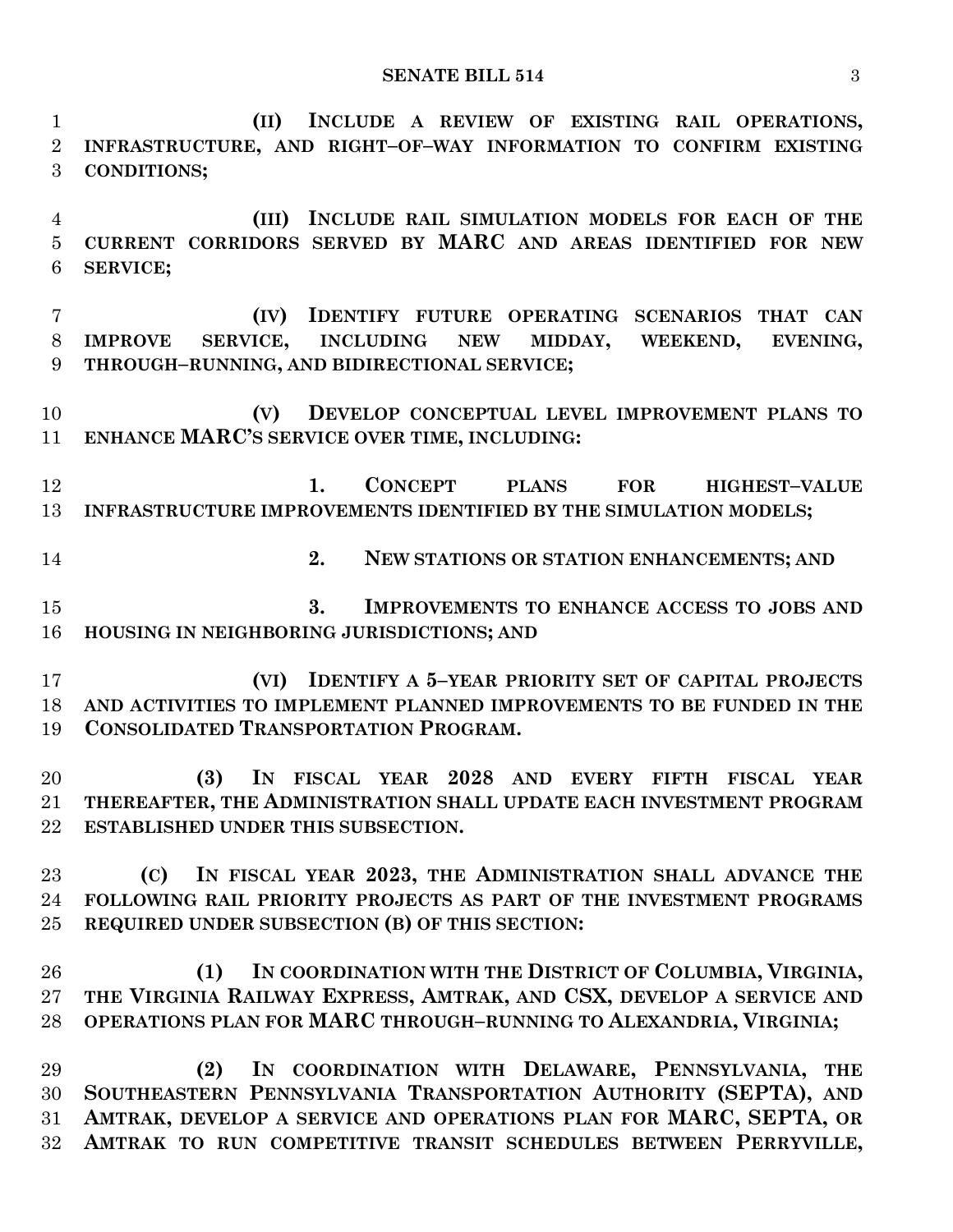|                            | $\overline{4}$                                                                                                                                                                                                                                                                                   |       | <b>SENATE BILL 514</b>                               |
|----------------------------|--------------------------------------------------------------------------------------------------------------------------------------------------------------------------------------------------------------------------------------------------------------------------------------------------|-------|------------------------------------------------------|
| $\mathbf 1$                | MARYLAND AND NEWARK, DELAWARE;                                                                                                                                                                                                                                                                   |       |                                                      |
| $\overline{2}$<br>3        | COMPLETE 30% OF THE DESIGN FOR A NEW ELKTON INFILL<br>(3)<br><b>MARC STATION ON THE PENN LINE;</b>                                                                                                                                                                                               |       |                                                      |
| 4<br>$\overline{5}$        | COMPLETE 30% OF THE DESIGN FOR A NEW BAYVIEW INFILL<br>(4)<br><b>MARC STATION ON THE PENN LINE;</b>                                                                                                                                                                                              |       |                                                      |
| 6                          | (5)                                                                                                                                                                                                                                                                                              |       | <b>COMPLETE 30% OF THE DESIGN FOR:</b>               |
| 7<br>8<br>9                | A THIRD TRACK BETWEEN ROCKVILLE AND GERMANTOWN<br>(I)<br>ON MARC'S BRUNSWICK LINE TO BETTER SERVE WESTERN MARYLAND AND<br>EXISTING COMMUNITIES SERVED BY THE LINE; AND                                                                                                                           |       |                                                      |
| 10                         |                                                                                                                                                                                                                                                                                                  | (II)  | <b>GERMANTOWN STATION IMPROVEMENTS;</b>              |
| 11<br>12                   | (6)<br>PENN LINE; AND                                                                                                                                                                                                                                                                            |       | COMPLETE 15% OF THE DESIGN FOR A FOURTH TRACK ON THE |
| 13<br>14<br>15<br>16<br>17 | HIRE THREE FULL-TIME EQUIVALENT (FTE) STAFF AT A COST OF<br>(7)<br>APPROXIMATELY \$450,000 ANNUALLY BEGINNING IN FISCAL YEAR 2023 FOR THE<br>ADMINISTRATION'S PLANNING AND CAPITAL PROGRAMMING TO ENSURE THE<br>ADMINISTRATION HAS ADEQUATE STAFF RESOURCES TO LEVERAGE FEDERAL RAIL<br>FUNDING. |       |                                                      |
| 18                         | SECTION 2. AND BE IT FURTHER ENACTED, That:                                                                                                                                                                                                                                                      |       |                                                      |
| 19<br>20                   | The Maryland Transit Administration shall conduct a MARC Cornerstone<br>(a)<br>Plan Implementation Study.                                                                                                                                                                                        |       |                                                      |
| 21                         | (b)<br>The study shall assess and present for public review:                                                                                                                                                                                                                                     |       |                                                      |
| 22                         | (1)                                                                                                                                                                                                                                                                                              |       | the total expected cost to implement:                |
| 23                         |                                                                                                                                                                                                                                                                                                  | (i)   | the entire MARC Cornerstone Plan;                    |
| 24                         |                                                                                                                                                                                                                                                                                                  | (ii)  | Maryland–Virginia through–running rail service;      |
| $25\,$                     |                                                                                                                                                                                                                                                                                                  | (iii) | Maryland–Delaware through–running rail service; and  |
| 26                         |                                                                                                                                                                                                                                                                                                  | (iv)  | Western Maryland MARC extension programs;            |
| $27\,$<br>28               | the total expected cost of the first 5-year capital program for Brunswick<br>(2)<br>Line, Camden Line, Penn Line, Maryland–Virginia through–running, Maryland–Delaware                                                                                                                           |       |                                                      |

through–running, and Western Maryland extension rail services;